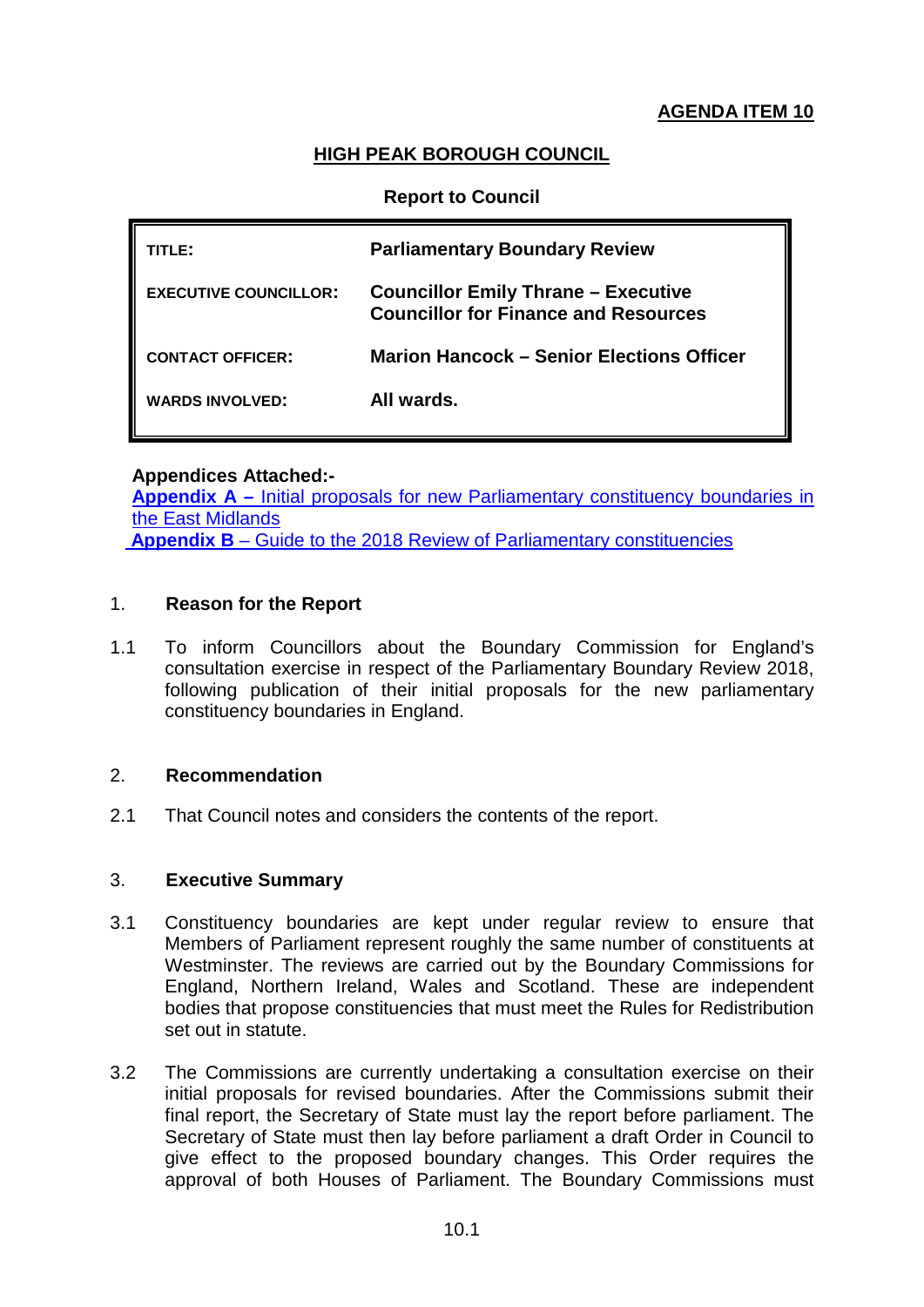report to the Secretary of State before the 1st of October 2018.

3.3 This report details the basis of the Boundary Commission for England's current review and their initial proposals for the East Midlands, including the High Peak parliamentary constituency, together with the next stages of the review process. Should the Council wish to send an initial response to the current consultation exercise then it must do so by  $5<sup>th</sup>$  December 2016.

### 4. **How this report links to Corporate Priorities**

4.1 The report supports the Council's priority of influencing matters which affect the Council and its communities.

#### 5. **Options and Analysis**

- 5.1 The first option is to note the report and the contents of Appendix A and to decide not to submit a response to the Boundary Commission's consultation exercise.
- 5.2 The second option is to note the contents of the report and Appendix A and to provide a response to the consultation exercise which reflects the Council's views on the proposals for the High Peak parliamentary constituency boundary.

#### 6. **Implications**

#### 6.1 Community Safety – (Crime and Disorder Act 1998)

There are no specific crime and disorder implications

### 6.2 Workforce

The consultation exercise does not affect the workforce.

#### 6.3 Equality and Diversity/Equality Impact Assessment

The Boundary Commission should carry out an equality impact assessment as part of their response to the consultation exercise, including any submission on behalf of the Council

#### 6.4 Financial Considerations

There are no specific financial considerations linked to the consultation exercise other than officer time preparing a response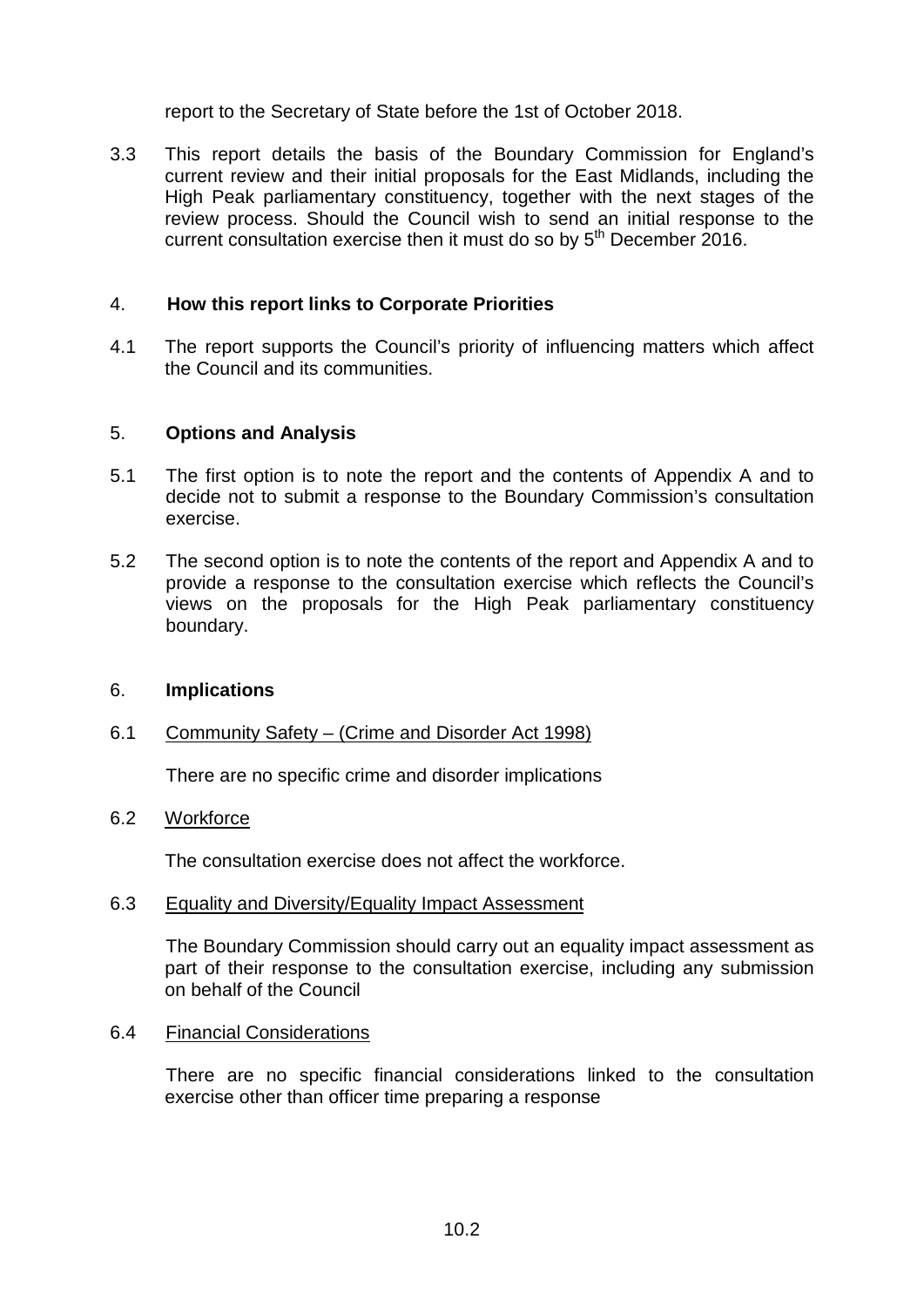# 6.5 Legal

The process by which constituency boundaries are changed is set out in the Parliamentary Constituencies Act 1986, as amended. As part of the process each Boundary Commission publishes initial recommendations for constituencies based on the Rules for Redistribution. The Commissions must make their proposals available to the public and accept written representations during the initial consultation stage, which is a 12 week period starting with the publication of the proposals.

### 6.6 Sustainability

The proposal supports a sustainable system of electoral administration

## 6.7 Internal and External Consultation

The Boundary Commission is consulting on their initial proposal. Copies of the initial proposals have been deposited at Buxton Town Hall and the Municipal Buildings, Glossop Council for the convenience of High Peak residents who may wish to respond to the consultation exercise.

## 6.8 Risk Assessment

There has been no identified risk to considering the consultation exercise.

# **Mark Trillo Executive Director (People)**

| Web Links and            |  |
|--------------------------|--|
| <b>Background Papers</b> |  |
| Initial proposals for    |  |
| new Parliamentary        |  |
| constituency             |  |
| boundaries in the        |  |
| East Midlands            |  |
| Guide to the 2018        |  |
| Review of                |  |
| Parliamentary            |  |
| constituencies           |  |
|                          |  |

<https://www.bce2018.org.uk/>

[https://www.bce2018.org.uk/node/6](https://www.bce2018.org.uk/node/6483) [483](https://www.bce2018.org.uk/node/6483) (East Midlands)

# **Location Contact details**

Marion Hancock Senior Elections **Officer Contact** marion.hancock@high peak.gov.uk Contact Telephone 01298 28400 ext 2133

# 7. **Background and Detail**

7.1 The Boundary Commission for England is currently conducting a review of parliamentary constituency boundaries on the basis of rules set by Parliament in 2011. These rules require them to reduce the number of constituencies in the UK and to ensure consistency in the number of electors in each constituency. The rules set out in the legislation state that there will be 600 parliamentary constituencies covering the UK, giving a reduction of 50 from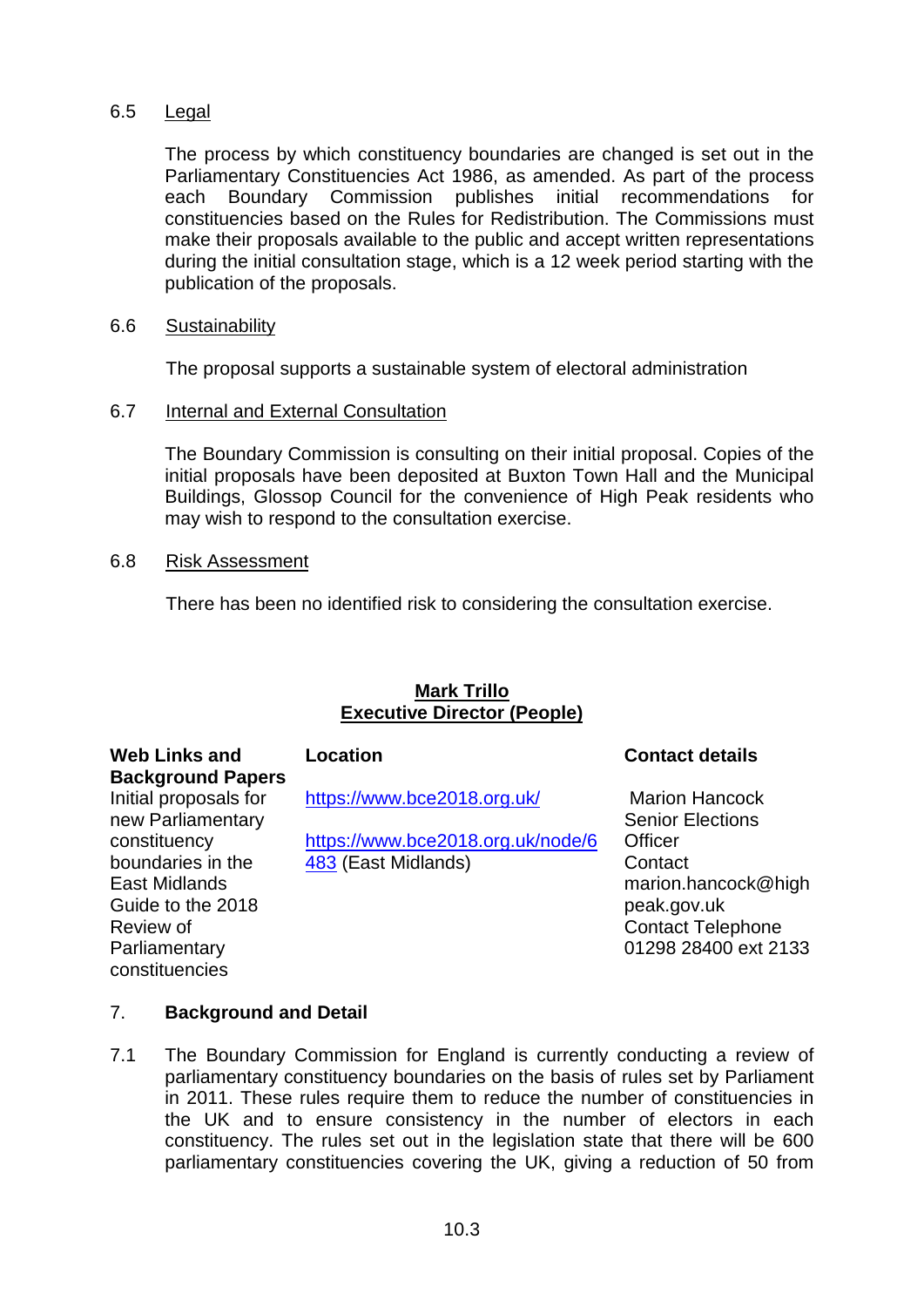the current number. Within England alone the number of constituencies will reduce from 533 to 501.

- 7.2 To achieve the outcomes of the review the Boundary Commission must review and recommend where the new constituency boundaries should be. As well as the primary rule that constituencies must have no fewer than 71,031electors and no more than 78,507, the legislation also states that, when deciding on boundaries, the Commission may also take into account:
	- a. special geographical considerations, including in particular the size, shape and accessibility of a constituency;
	- b. local government boundaries as they existed on 7 May 2015;
	- c. boundaries of existing constituencies; and
	- d. any local ties that would be broken by changes in constituencies.

#### **Proposals for the High Peak parliamentary constituency**

7.3 Paragraph 31 of the initial proposal document (see Appendix A) sets out the proposed changes to the constituency of the High Peak:

> *"We noted that the electorate of the Pennine constituency of High Peak at 71,130 was just within the permitted range and propose that it remain wholly unchanged."*

- 7.4 Further details as to the initial proposals for the East Midlands are contained in the proposals document above (which has also been placed prominently on the Council's website). Should the Council wish to submit an initial response to the consultation exercise as it affects High Peak then it should bear in mind the factors to which the Commission is required to have regard as highlighted above at 7.2 and must also consider the knock-on effect of any alternative proposals on neighbouring constituencies.
- 7.5 There will be a further two rounds of consultation in 2017. Following the conclusion of all three consultation periods, the Boundary Commission will look at all the evidence received and make final recommendations to Parliament in September 2018.
- 7.6 The Boundary Commission for England will also be hosting three East Midlands public hearings to consider their proposals, as follows:
	- 27-28 October Derby (Cathedral Quarter Hotel, 16 Saint Mary's Gate, Derby DE1 3JR).
	- 31 October-1 November Northampton (Northampton Council, The Guidhall, St. Giles Square, Northampton NN1 1DE).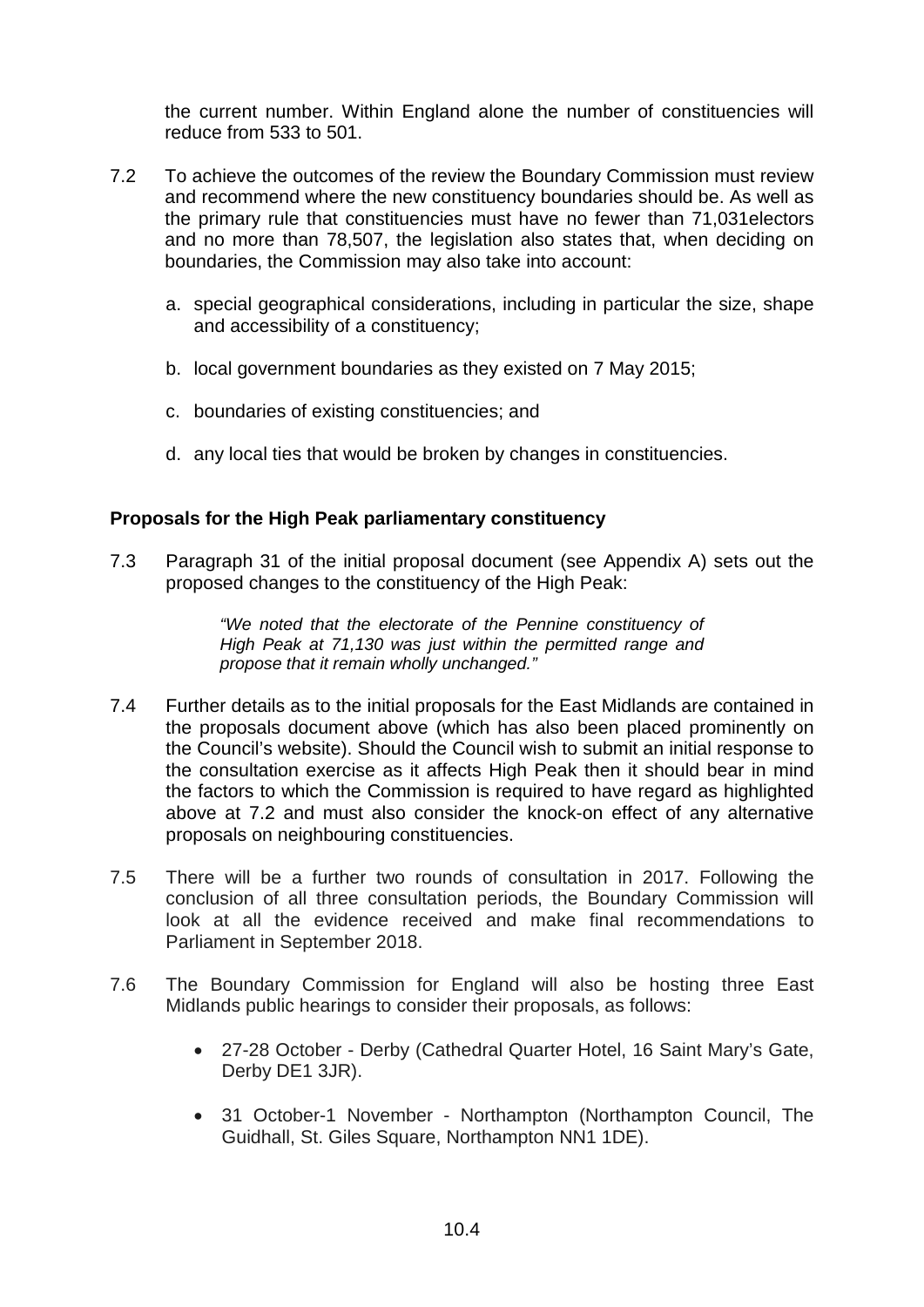• 3-4 November – Lincoln (Bishop Grosseteste University, Newport, Lincoln LN1 3DY).

# **The next stages of the review**

7.7 The Boundary Commission's review will be carried out in five stages, as detailed below:

# **Stage 1**

The review began in February 2016 and the initial proposals were published for consultation on 13 September 2016.

## **Stage 2**

This report considers the outcome of the first stage of the process, which is followed by a 12 week initial consultation period until 5 December, including the three public hearings being hosted in the East Midlands. Once the consultation exercise has closed the Commission will collate all the responses received, including records of the public hearings.

## **Stage 3**

The publication of all the responses received on the initial proposals will mark the start of a four week secondary consultation period likely to take place in spring 2017, which allows the public to comment on representations from the original 12 week period (although there are no public hearings during this stage of the process).

# **Stage 4**

The Commission will analyse all the representations and comments from both the initial and secondary consultation periods and decide whether changes should be made to the initial proposals. If changes are made the Commission must publish the revised proposals for the areas concerned and consult on them for a further period of eight weeks which is likely to be near the end of 2017. No further public hearings will take place nor will there be a four week period for comments on the representations of others.

# **Stage 5**

The Boundary Commission will consider all representations throughout the review before determining the final recommendations. The recommendations will be set out in a published report to the Government, who will present it, without amendment, to parliament. The legislation states that the Commission must report to the Government in September 2018. Further details with regard to the recommendations are contained in the Guide to the 2018 Review.

Throughout each consultation the Boundary Commission has confirmed that it will take all reasonable steps to publicise their proposals, in order for as many people as possible to be made aware of the consultation and take the opportunity to contribute to the review of constituencies.